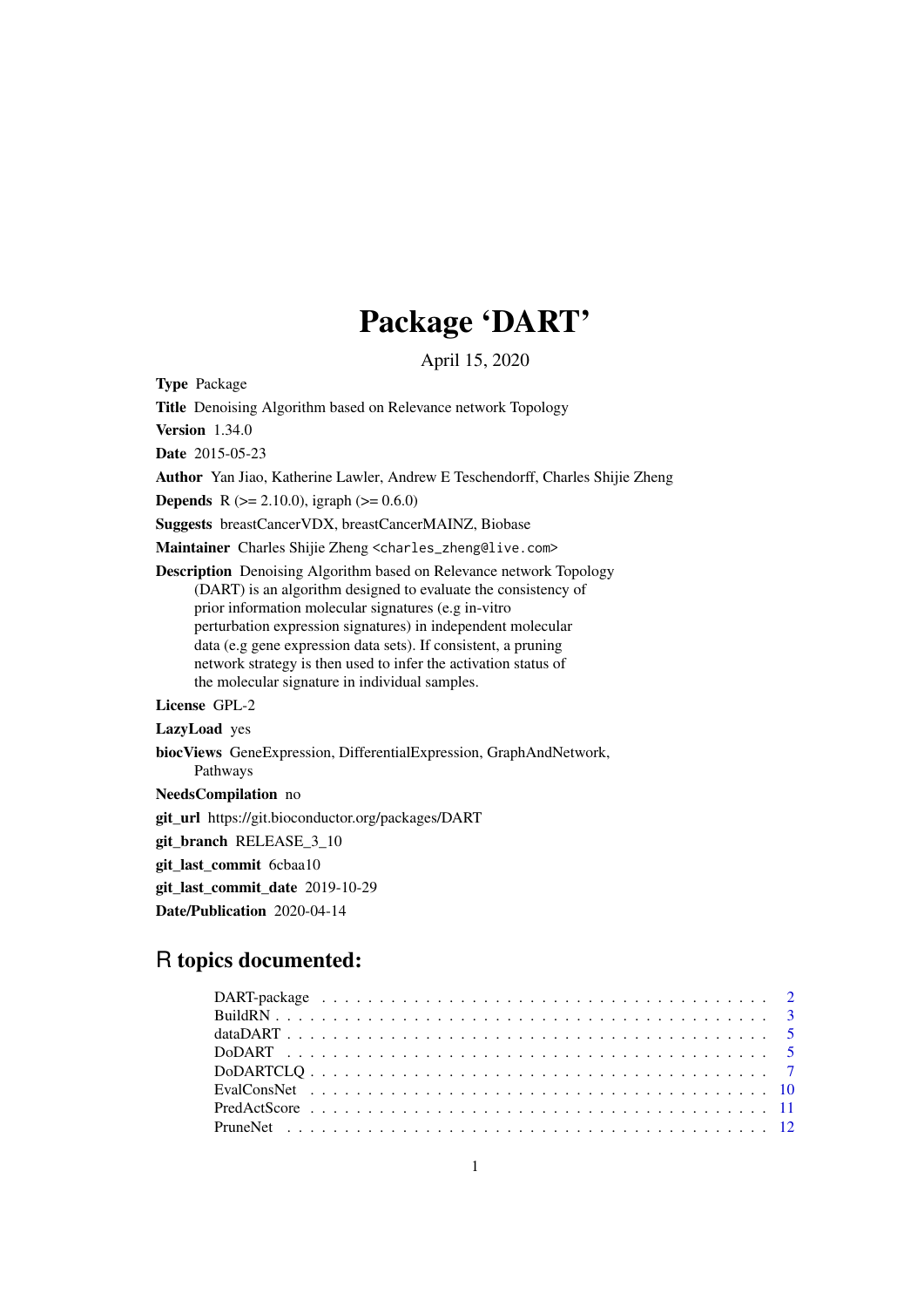<span id="page-1-0"></span>

#### Description

Denoising Algorithm based on Relevance network Topology (DART) is an unsupervised algorithm which evaluates the consistency of model pathway/molecular signatures in independent molecular samples before estimating the activation status of the signature in these independent samples. DART was devised for application to cancer genomics problems. For instance, one may wish to infer the activation status of an in-vitro derived oncogenic perturbation gene expression signature in a primary tumour for which genome-wide expression data is available. Before estimating pathway activity in the tumour, DART will evaluate if the "model" in-vitro signature pattern of up and down regulation is consistent with the expression variation seen across an expression panel of primary tumours. If the consistency score is statistically significant, this justfies using the perturbation signature to infer the activation status of the oncogenic pathway in the independent tumour samples. However, in this case, DART will also prune/denoise the perturbation signature using a relevance network topology strategy. This denoising step implemented in DART has been shown to improve estimates of pathway activity in clinical tumour specimens. Other examples of model pathway signatures could be a pathway model of signal transduction, a curated list of genes predicted to be up or down regulated in response to pathway activation/inhibition, or predicted upregulated targets of a transcription factor from say ChIP-Chip/Seq experiments. Three internal functions implement the steps in DART and are provided as explicit functions to allow user flexibility.

DoDARTCLQ infers perturbation/pathway activity over a smaller and more compact subnetwork compared to DoDART. Specifically, whereas DoDART uses the whole pruned correlation network, DoDARTCLQ infers all maximal cliques within the pruned correlation network and then estimates activity using only genes in the subnetwork obtained by the union of these maximal cliques.

DoDART and DoDARTCLQ are the main user functions which will automatically and sequentially run through the following internal functions:

(1) BuildRN: This function builds a relevance correlation network of the model pathway signature genes in the data set in which the pathway activity estimate is desired. Note that this step is totally unsupervised and does not use any sample phenotype information.

(2) EvalConsNet: This function evaluates the consistency of the inferred relevance network with the prior information of the model pathway signature. The up/down regulatory pattern given by the model signature implies predictions about the directionality of the gene-gene correlations in the independent data set. For instance, if gene "A" is upregulated and gene "B" is downregulated, then assuming that the model signature has any relevance in the independent data set, we would expect genes "A" and "B" to be anti-correlated. Thus, a consistency score can be computed. Only if the consistency score is higher than the score expected by random chance is it recommended that the model signature be used to infer pathway activity.

(3) PruneNet: This function constructs the pruned, i.e consistent, network, in which any edge represents a significant correlation in gene expression whose directionality agrees with that predicted by the prior information. This is the denoising step of the algorithm. The function returns the whole pruned network and its maximally connected component.

(4) PredActScore: Given the adjacency matrix of the maximally connected consistent (pruned) subnetwork and given the regulatory weights of the corresponding model pathway signature, this function estimates a pathway activation score in a given sample. This function can also be used to infer pathway activity in samples from another independent data set using the original inferred subnetwork.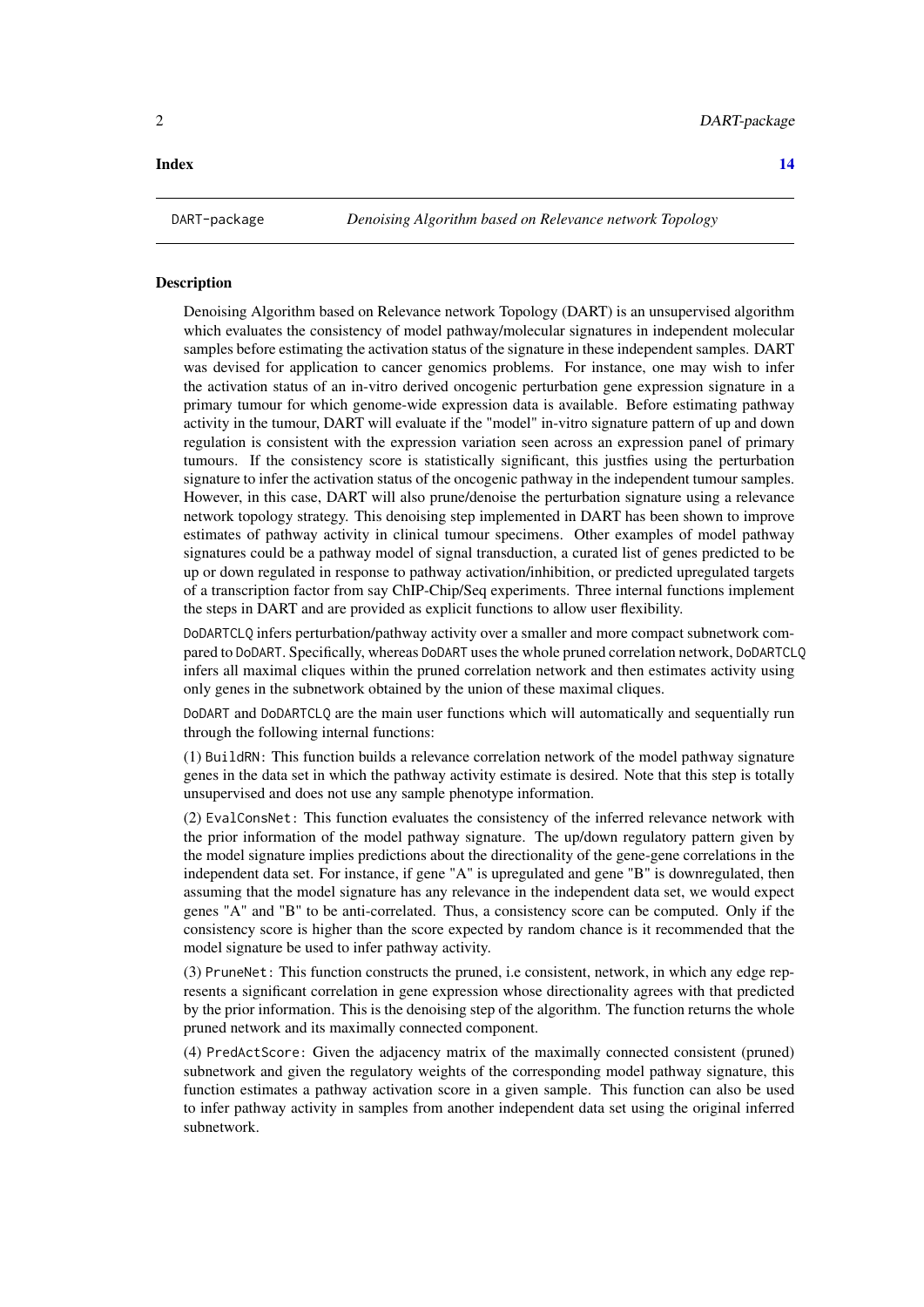#### <span id="page-2-0"></span>BuildRN 3

#### Author(s)

Andrew E Teschendorff

#### References

Jiao Y, Lawler K, Patel GS, Purushotham A, Jones AF, Grigoriadis A, Ng T, Teschendorff AE. (2011) Denoising algorithm based on relevance network topology improves molecular pathway activity inference. BMC Bioinformatics 12:403.

Teschendorff AE, Gomez S, Arenas A, El-Ashry D, Schmidt M, et al. (2010) Improved prognostic classification of breast cancer defined by antagonistic activation patterns of immune response pathway modules. BMC Cancer 10:604.

Teschendorff AE, Li L, Yang Z. (2015) Denoising perturbation signatures reveals an actionable AKT-signaling gene module underlying a poor clinical outcome in endocrine treated ER+ breast cancer. Genome Biology 16:61.

#### Examples

```
### Example
### load in example data:
data(dataDART);
### dataDART$data: mRNA expression data of 67 ER negative breast cancer samples.
### dataDART$pheno: 51 basals and 16 HER2+ (ERBB2+).
### dataDART$sign: perturbation signature of ERBB2 activation.
### Build Relevance Network
rn.o <- BuildRN(dataDART$data,dataDART$sign,fdr=0.000001);
### Evaluate Consistency
evalNet.o <- EvalConsNet(rn.o);
print(evalNet.o$netcons);
### The consistency score, i.e fraction of consistent edges is 0.94
### P-value is significant, so proceed:
### Prune i.e denoise the network
prNet.o <- PruneNet(evalNet.o);
### print dimension of the maximally connected pruned network
print(dim(prNet.o$pradjMC));
### infer signature activation in the original data set
pred.o <- PredActScore(prNet.o,dataDART$data);
### check that activation is higher in HER2+ compared to basals
boxplot(pred.o$score ~ dataDART$pheno);
pv <- wilcox.test(pred.o$score ~ dataDART$pheno)$p.value;
text(x=1.5,y=3.8,labels=paste("P=",pv,sep=""));
```
BuildRN *Builds the relevance correlation network*

#### Description

This function builds the relevance correlation network for the genes in the model pathway signature in the given data set.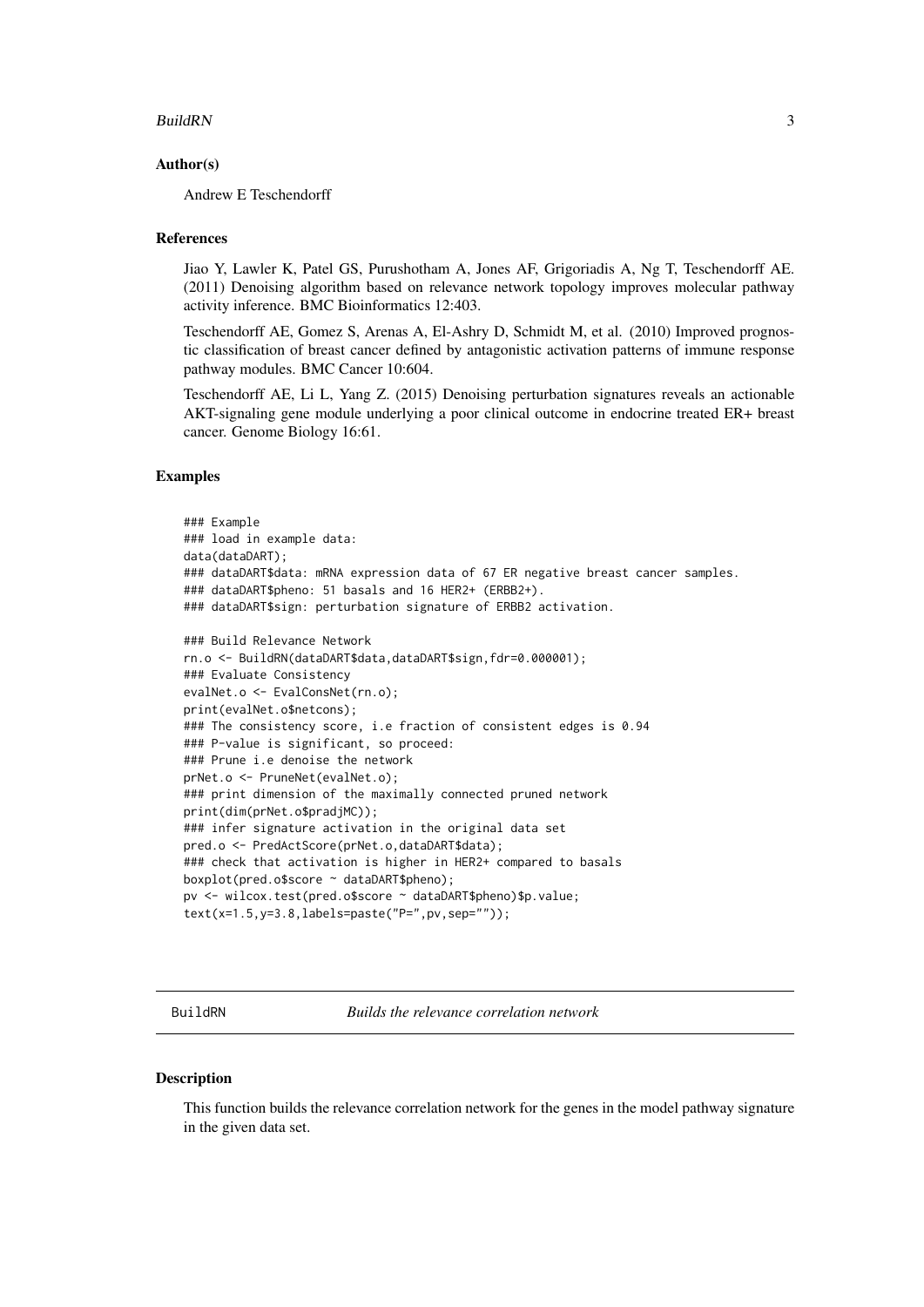#### Usage

BuildRN(data.m, sign.v, fdr)

#### Arguments

| data.m | Data matrix (numeric). Rows label features (genes), columns label samples. It is<br>assumed that the number of features is much larger than the number of samples.<br>Rownames must be a valid gene or probe identifier.                                                                                                                                                                                                                                                                                                                       |
|--------|------------------------------------------------------------------------------------------------------------------------------------------------------------------------------------------------------------------------------------------------------------------------------------------------------------------------------------------------------------------------------------------------------------------------------------------------------------------------------------------------------------------------------------------------|
| sign.v | Model pathway signature vector (numeric). Elements correspond to the regula-<br>tory weights, i.e the sign indicates if up or downregulated. Names of sign.y must<br>be a gene name (probe) identifier which must match the gene (probe) identifier<br>used for the rows of data.m.                                                                                                                                                                                                                                                            |
| fdr    | Desired false discovery rate (numeric) which determines the allowed number of<br>false positives in the relevance network. The default value is 0.000001. Since<br>typically model signatures may contain on the order of 100 genes, this amounts<br>to constructing a relevance network on the order of 10000 edges (pairwise cor-<br>relations). Using a Bonferroni correction, this leads to a P-value threshold of<br>approx. 1e-6 to 1e-7. This parameter is tunable, so choosing a number of differ-<br>ent thresholds may be advisable. |

#### Value

A list with following entries:

| adj          | Adjacency matrix of inferred relevance network                        |
|--------------|-----------------------------------------------------------------------|
| S            | Model signature vector in data                                        |
| sd           | Gene signature data matrix                                            |
| C            | Correlations between signature genes                                  |
| <sub>d</sub> | Data matrix                                                           |
| rep.idx      | Indices of the genes in signature which could be found in data matrix |

#### Author(s)

Andrew E Teschendorff, Yan Jiao

#### References

Jiao Y, Lawler K, Patel GS, Purushotham A, Jones AF, Grigoriadis A, Ng T, Teschendorff AE. (2011) Denoising algorithm based on relevance network topology improves molecular pathway activity inference. BMC Bioinformatics 12:403.

Teschendorff AE, Gomez S, Arenas A, El-Ashry D, Schmidt M, et al. (2010) Improved prognostic classification of breast cancer defined by antagonistic activation patterns of immune response pathway modules. BMC Cancer 10:604.

#### Examples

```
data(dataDART)
rn.o <- BuildRN(dataDART$data, dataDART$sign, fdr=0.000001)
## See ?DoDART and vignette('DART') for further examples.
```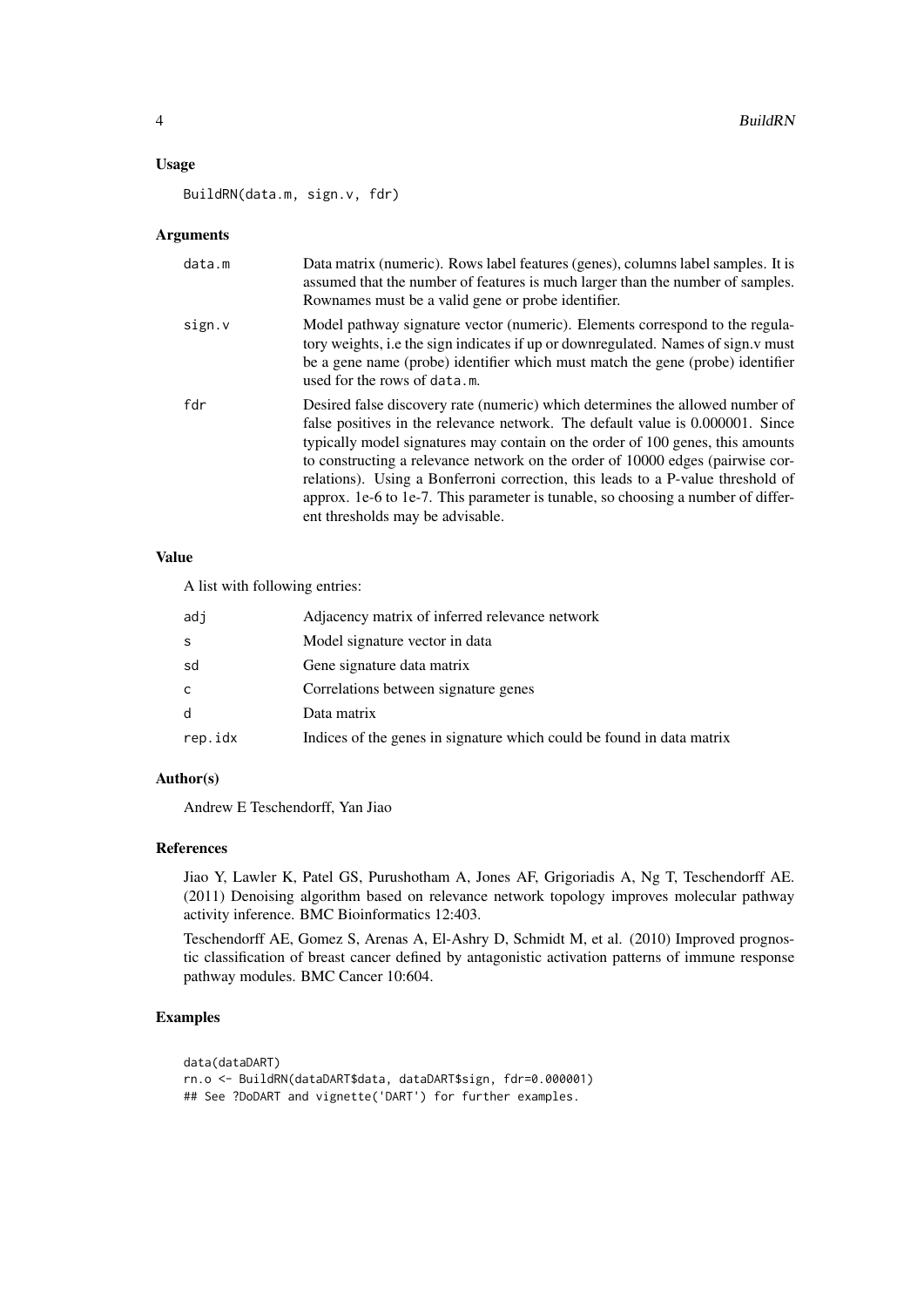#### <span id="page-4-0"></span>Description

This data object consists of a gene expression data matrix over 67 oestrogen receptor negative breast cancers (Wang, Y. et al. Lancet 365, 671-9 (2005)), of which 51 are basals and 16 are HER2+/ERBB2+. This classification is based on the intrinsic subtype classifier (see Hu Z, et al., BMC Genomics. 2006 Apr 27;7:96), and while not equivalent to IHC or the amplification status at the ERBB2 locus, it broadly matches these other classifications. The model pathway signature is an in-vitro derived perturbation signature reflecting ERBB2 activation (see Creighton CJ, et al., Cancer Res 2006 Apr 1;66(7):3903-11). Both data and signature are annotated with Entrez Gene IDs.

#### Usage

dataDART

#### Format

A list with 4 elements: (i) data: is the gene expression matrix described above, (ii) sign: is the ERBB2 perturbation signature, (iii) pheno: basal/ERBB2 status of samples, (iv) phenoMAINZ: basal/ERBB2 status of a further set of samples.

#### Examples

data(dataDART) names(dataDART)

DoDART *Main function of DART*

#### Description

This is the main function implementing DART. Given a data matrix and a model (pathway) signature it will construct the relevance correlation network for the genes in the signature over the data, evaluate the consistency of the correlative patterns with those predicted by the model signature, filter out the noise and finally obtain estimates of pathway activity for each individual sample. Specifically, it will call and run the following functions:

(1) BuildRN: This function builds a relevance correlation network of the model pathway signature in the data set in which the pathway activity estimate is desired. We point that this step is totally unsupervised and does not use and phenotypic information of the samples.

(2) EvalConsNet: This function evaluates the consistency of the inferred network with the prior information of the model pathway signature. The up/down regulatory pattern given by the model signature implies predictions about the directionality of the gene-gene correlations in the independent data set. For instance, if gene "A" is upregulated and gene "B" is downregulated, then assuming that the model signature has any relevance in the independent data set, we would expect genes "A"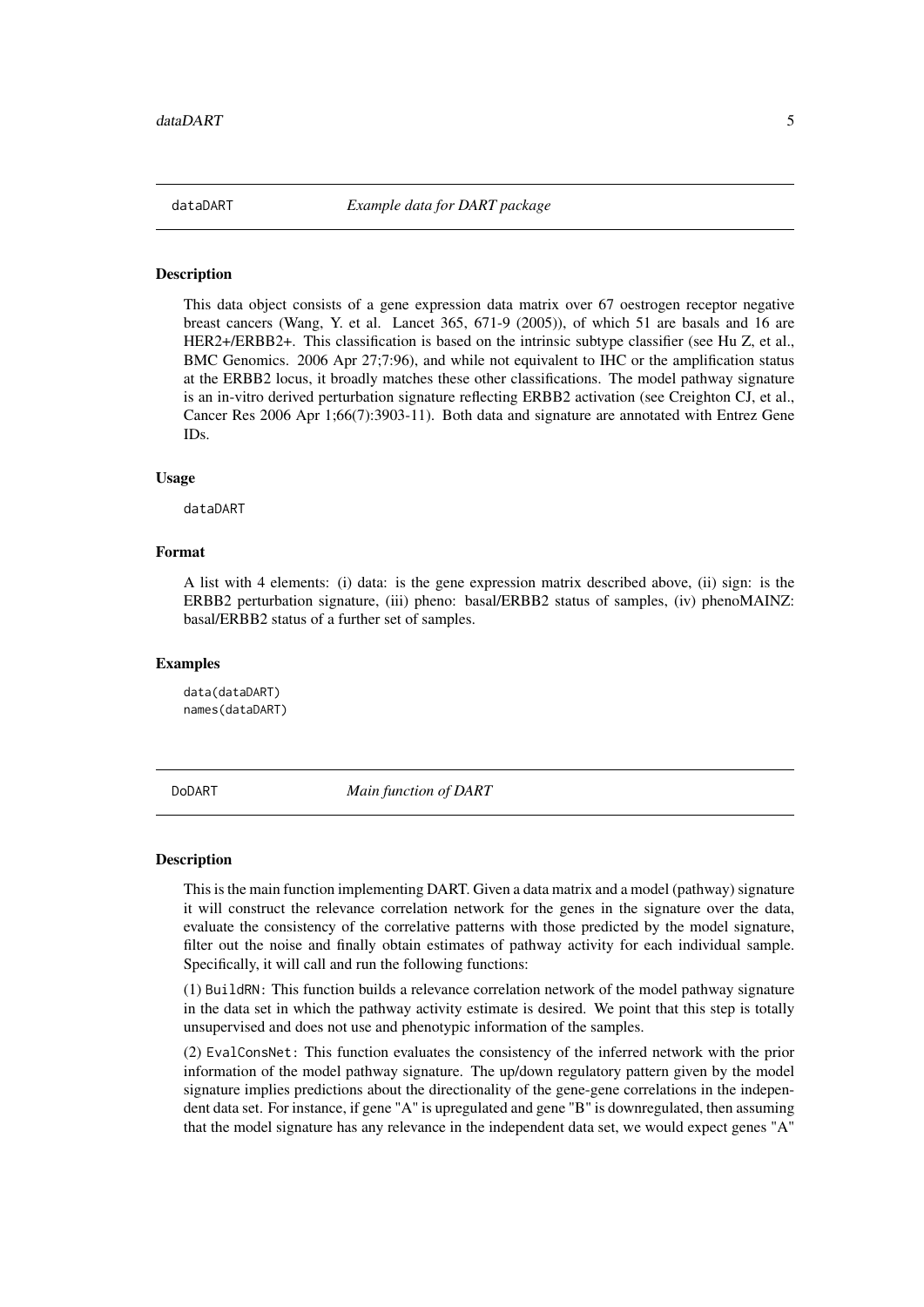and "B" to be anti-correlated. Thus, a consistency score can be computed. Only if the consistency score is higher than the score expected by random chance is it recommended that the model signature be used to infer pathway activity.

(3) PruneNet: This function obtains the pruned, i.e consistent, network, in which any edge represents a significant correlation in gene expression whose directionality agrees with that predicted by the prior information. This is the denoising step of the algorithm. The function returns the whole pruned network and its maximally connected component.

(4) PredActScore: Given the adjacency matrix of the maximally connected consistent subnetwork and given the regulatory weights of the corresponding model pathway signature, this function estimates a pathway activation score in each sample. This function can also be used to infer pathway activity in another independent data set using the inferred subnetwork.

Before performing the pruning step, DoDART will check whether the relevance correlation network is significantly consistent with the predictions from the model signature. Significance is assessed by first computing a consistency score (in effect, the fraction of edges in the relevance network which are consistent with the model prediction) and subsequently by 1000 random permutations to obtain an empirical null distribution for the consistency score. Model signatures whose consistency scores have empirical P-values less than 0.001 are deemed consistent. If the consistency score is not significant, the function will issue a warning and it is not recommended to use the signature to predict pathway activity.

#### Usage

DoDART(data.m, sign.v, fdr)

#### Arguments

| data.m       | Data matrix (numeric). Rows label features, columns label samples. It is as-<br>sumed that number of features is much larger than number of samples. Row-<br>names of data.m must be valid unique gene (probe) identifiers.                                                                                                                                                                                                                                                                                                                    |
|--------------|------------------------------------------------------------------------------------------------------------------------------------------------------------------------------------------------------------------------------------------------------------------------------------------------------------------------------------------------------------------------------------------------------------------------------------------------------------------------------------------------------------------------------------------------|
| sign.v       | Model pathway signature vector (numeric). Elements represent the regulatory<br>weights (i.e if up or downregulated). Names of sign. v are the gene identifiers,<br>which must match the gene (probe) identifiers of the rows of data.m                                                                                                                                                                                                                                                                                                         |
| fdr          | Desired false discovery rate (numeric) which determines the allowed number of<br>false positives in the relevance network. The default value is 0.000001. Since<br>typically model signatures may contain on the order of 100 genes, this amounts<br>to constructing a relevance network on the order of 10000 edges (pairwise cor-<br>relations). Using a Bonferroni correction, this leads to a P-value threshold of<br>approx. 1e-6 to 1e-7. This parameter is tunable, so choosing a number of differ-<br>ent thresholds may be advisable. |
| <b>Value</b> |                                                                                                                                                                                                                                                                                                                                                                                                                                                                                                                                                |

netcons A vector summarising the properties of the correlation network and the consistency with the model pathway signature: nG is the number of genes in the signature, nE is the number of edges of the relevance network generated by function BuildRN, fE is the ratio of the number of edges in the relevance network to the maximum possible number, fconsE is the fraction of edges whose sign (i.e sign of correlation) is the same as the directionality predicted by the model signature, Pval(consist) is a p-value reflecting the significance of fconsE, and is estimated as the fraction of randomisations that yielded an average connectivity larger than the observed one.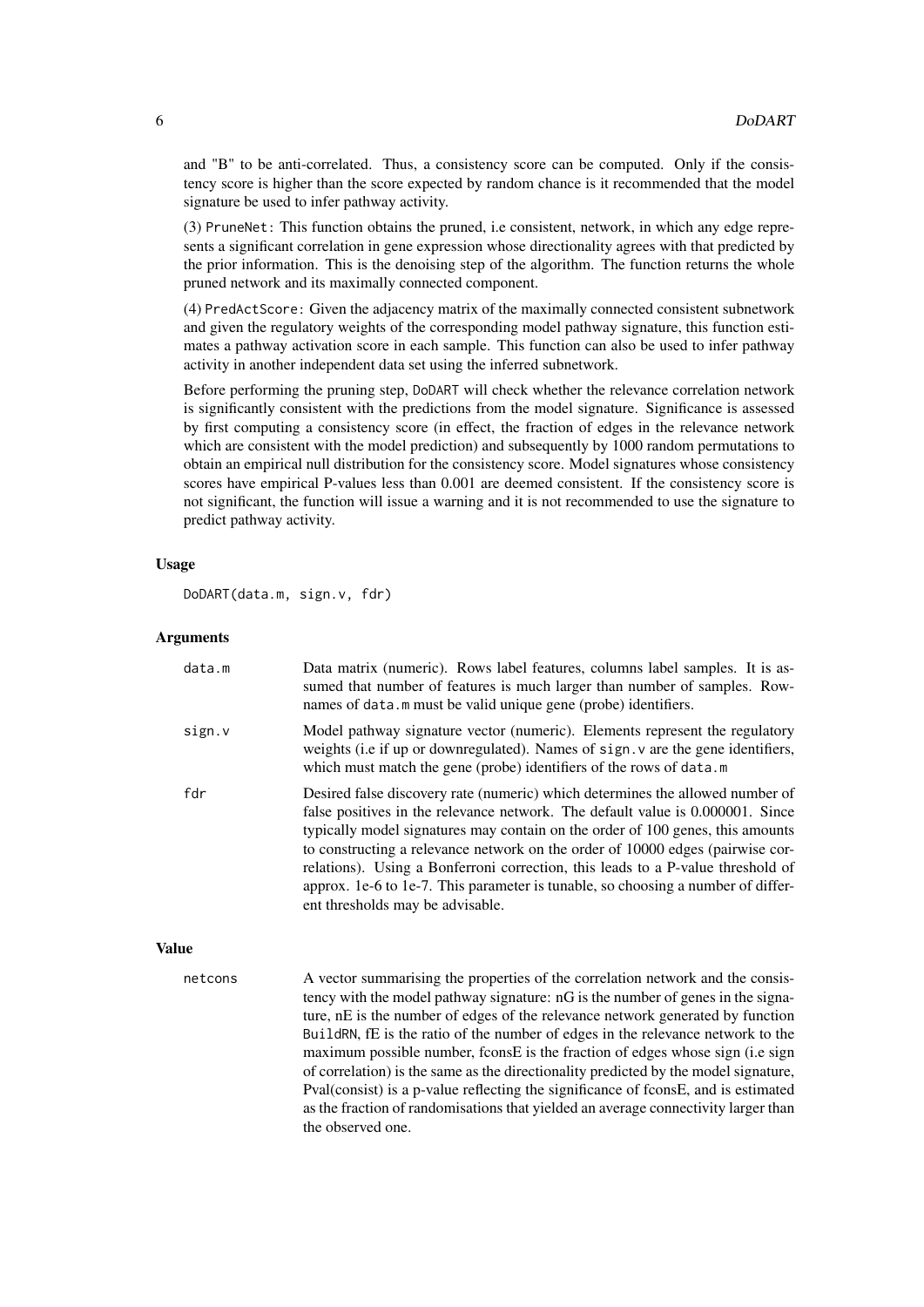#### <span id="page-6-0"></span>DoDARTCLQ 7

| adj     | Adjacency matrix of maximally connected consistent relevance network.                              |
|---------|----------------------------------------------------------------------------------------------------|
| sign    | Model pathway signature vector of genes found in data set and in maximally<br>connected component. |
| score   | Predicted activation scores of the model signature in the samples of data set<br>data.m.           |
| degree  | Degrees/connectivities of the genes in the DART network.                                           |
| consist | Module consistency result, output of EvalConsNet.                                                  |
|         |                                                                                                    |

#### Author(s)

Andrew E Teschendorff, Yan Jiao

#### References

Jiao Y, Lawler K, Patel GS, Purushotham A, Jones AF, Grigoriadis A, Ng T, Teschendorff AE. (2011) Denoising algorithm based on relevance network topology improves molecular pathway activity inference. BMC Bioinformatics 12:403.

Teschendorff AE, Gomez S, Arenas A, El-Ashry D, Schmidt M, et al. (2010) Improved prognostic classification of breast cancer defined by antagonistic activation patterns of immune response pathway modules. BMC Cancer 10:604.

#### Examples

```
### Example
### load in example data:
data(dataDART);
### dataDART$data: mRNA expression data of 67 ER negative breast cancer samples.
### dataDART$pheno: 51 basals and 16 HER2+ (ERBB2+).
### dataDART$phenoMAINZ: 24 basals and 8 HER2+ (ERBB2+).
### dataDART$sign: perturbation signature of ERBB2 activation.
### Using DoDART
```

```
dart.o <- DoDART(dataDART$data,dataDART$sign,fdr=0.000001);
### check that activation is higher in HER2+ compared to basals
boxplot(dart.o$score ~ dataDART$pheno);
pv <- wilcox.test(dart.o$score ~ dataDART$pheno)$p.value;
text(x=1.5,y=3.8,labels=paste("P=",pv,sep=""));
```
DoDARTCLQ *Improved edition of DoDART*

#### Description

This function implements an improved version of DART. DoDARTCLQ estimates perturbation/pathway activity using a smaller subnetwork compared to DoDART. Specifically, whereas DoDART uses the whole pruned correlation network, DoDARTCLQ infers the largest cliques within the pruned correlation network and then estimates activity using only genes within a module obtained by merging the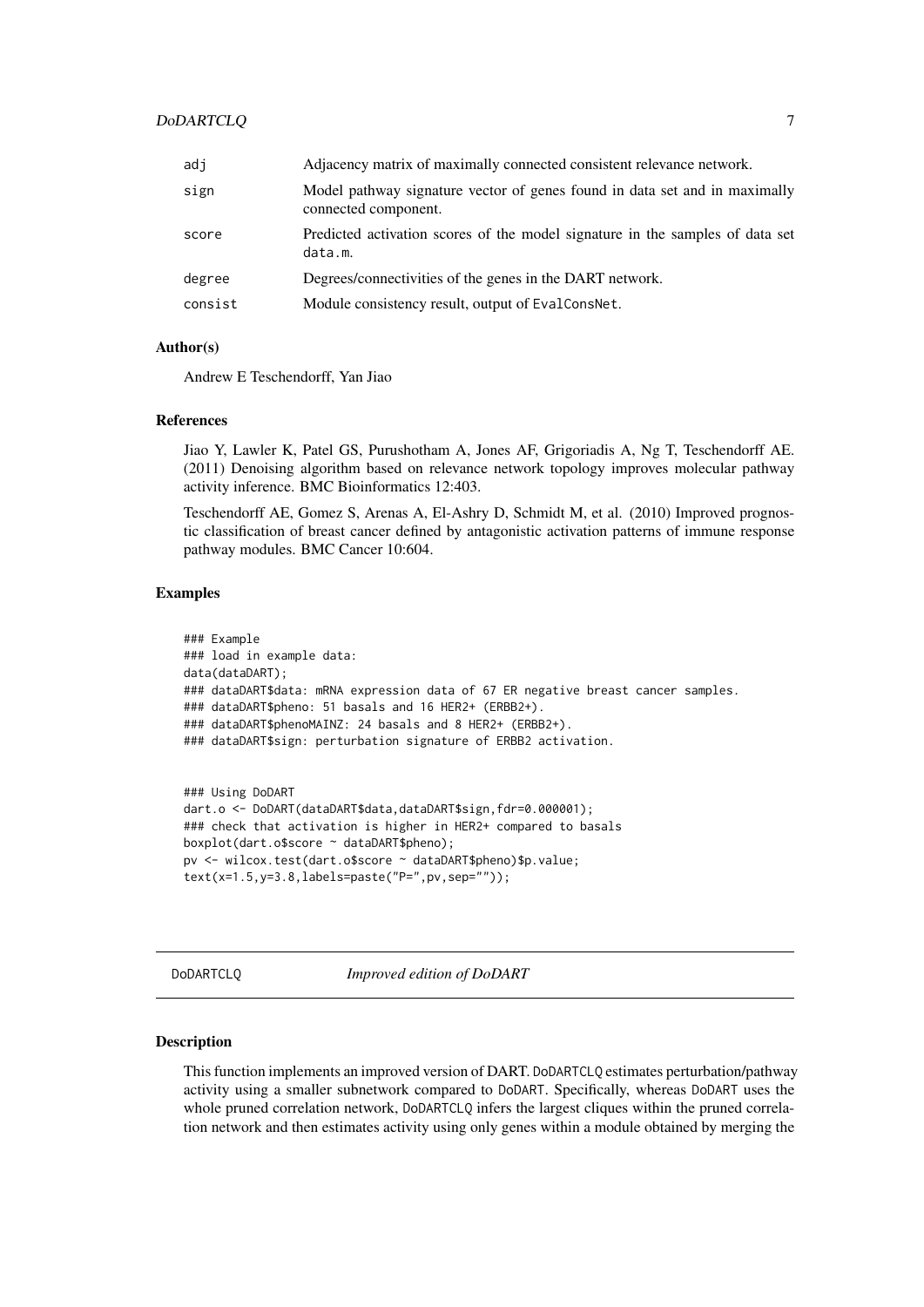largest cliques together. Although the largest cliques may not be unique, we found that they generally exhibited very strong overlaps, justfying their merging, and resulting in approximate clique modules typically in the size of ~10 - 100 genes.

Given a data matrix and a model (pathway) signature it will construct the relevance correlation network for the genes in the signature over the data, evaluate the consistency of the correlative patterns with those predicted by the model signature, filter out the noise and finally obtain estimates of pathway activity for each individual sample. Specifically, it will call and run the following functions:

(1) BuildRN: This function builds a relevance correlation network of the model pathway signature in the data set in which the pathway activity estimate is desired. We point that this step is totally unsupervised and does not use any sample phenotype information.

(2) EvalConsNet: This function evaluates the consistency of the inferred network with the prior information of the model pathway signature. The up/down regulatory pattern given by the model signature implies predictions about the directionality of the gene-gene correlations in the independent data set. For instance, if gene "A" is upregulated and gene "B" is downregulated, then assuming that the model signature has any relevance in the independent data set, we would expect genes "A" and "B" to be anti-correlated. Thus, a consistency score can be computed. Only if the consistency score is higher than the score expected by random chance is it recommended that the model signature be used to infer pathway activity.

(3) PruneNet: This function obtains the pruned, i.e consistent, network, in which any edge represents a significant correlation in gene expression whose directionality agrees with that predicted by the prior information. This is the denoising step of the algorithm. The function returns the whole pruned network and its maximally connected component.

(4) PredActScore: Given the adjacency matrix of the maximally connected consistent subnetwork and given the regulatory weights of the corresponding model pathway signature, this function estimates a pathway activation score in each sample. This function can also be used to infer pathway activity in another independent data set using the inferred subnetwork.

Before performing the pruning step, DoDARTCLQ will check whether the relevance correlation network is significantly consistent with the predictions from the model signature. Significance is assessed by first computing a consistency score (in effect, the fraction of edges in the relevance network which are consistent with the model prediction) and subsequently by 1000 random permutations to obtain an empirical null distribution for the consistency score. Model signatures whose consistency scores have empirical P-values less than 0.001 are deemed consistent. If the consistency score is not significant, the function will issue a warning and it is not recommended to use the signature to predict pathway activity.

#### Usage

```
DoDARTCLQ(data.m, sign.v, fdr)
```
#### Arguments

| data.m | Training normalized gene expression data matrix with rows labeling genes and<br>columns labeling samples. Rownames of data.m should be annotated to the<br>same gene identifier as used in names of sign. v.                              |
|--------|-------------------------------------------------------------------------------------------------------------------------------------------------------------------------------------------------------------------------------------------|
| sign.v | A perturbation expression signature vector, consisting of 1 and -1, indicating<br>whether gene is significant overexpressed or underexpressed, respectively. names<br>of sign. v should have a valid gene identifier e.g. entrez gene ID. |
| fdr    | Desired false discovery rate (numeric) which determines the allowed number of<br>false positives in the relevance network. The default value is 0.000001. Since                                                                           |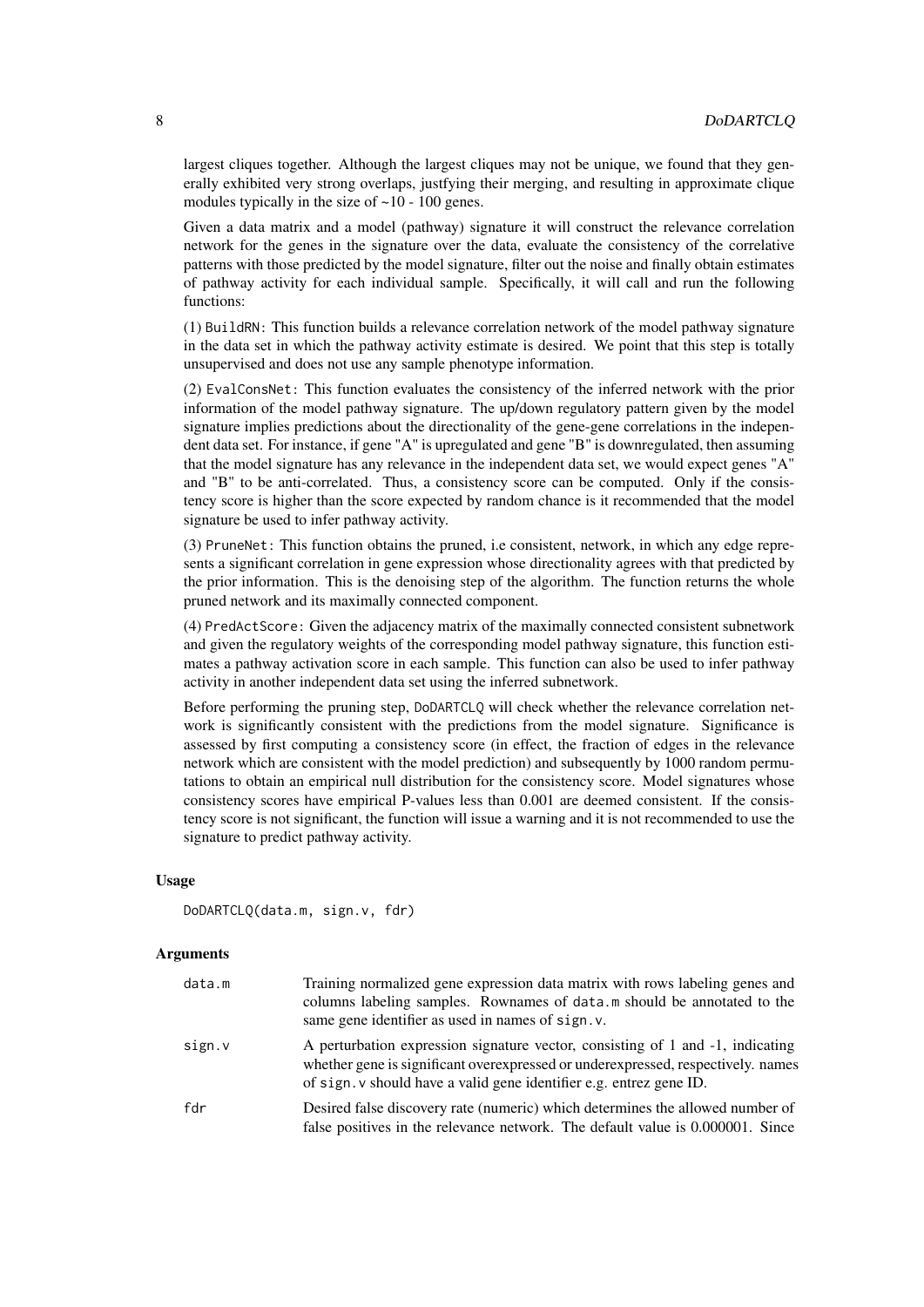|              | typically model signatures may contain on the order of 100 genes, this amounts<br>to constructing a relevance network on the order of 10000 edges (pairwise cor-<br>relations). Using a Bonferroni correction, this leads to a P-value threshold of<br>approx. 1e-6 to 1e-7. This parameter is tunable, so choosing a number of differ-<br>ent thresholds may be advisable.                                                                                                        |
|--------------|------------------------------------------------------------------------------------------------------------------------------------------------------------------------------------------------------------------------------------------------------------------------------------------------------------------------------------------------------------------------------------------------------------------------------------------------------------------------------------|
| <b>Value</b> |                                                                                                                                                                                                                                                                                                                                                                                                                                                                                    |
| pred         | A vector of predicted perturbation activity scores for all samples in data.m.                                                                                                                                                                                                                                                                                                                                                                                                      |
| clq          | A list containing information about the approximate clique gene module used to<br>compute perturbation activity. List entries: clq\$pradjMC: the adjacency matrix<br>of the approx. clique gene module, clq\$signMC: the corresponding perturbation<br>signature for the genes making up the approx. clique module, clq\$sizes: the<br>sizes of all largest cliques in the pruned correlation network, clq\$n: the number<br>of largest cliques in the pruned correlation network. |
| consist      | Module consistency result, output of EvalConsNet.                                                                                                                                                                                                                                                                                                                                                                                                                                  |

#### Author(s)

Andrew E Teschendorff

#### References

Jiao Y, Lawler K, Patel GS, Purushotham A, Jones AF, Grigoriadis A, Ng T, Teschendorff AE. (2011) Denoising algorithm based on relevance network topology improves molecular pathway activity inference. BMC Bioinformatics 12:403.

Teschendorff AE, Gomez S, Arenas A, El-Ashry D, Schmidt M, et al. (2010) Improved prognostic classification of breast cancer defined by antagonistic activation patterns of immune response pathway modules. BMC Cancer 10:604.

Teschendorff AE, Li L, Yang Z. (2015) Denoising perturbation signatures reveals an actionable AKT-signaling gene module underlying a poor clinical outcome in endocrine treated ER+ breast cancer. Genome Biology 16:61.

#### Examples

```
### Example
### load in example data:
data(dataDART);
### dataDART$data: mRNA expression data of 67 ER negative breast cancer samples.
### dataDART$pheno: 51 basals and 16 HER2+ (ERBB2+).
### dataDART$phenoMAINZ: 24 basals and 8 HER2+ (ERBB2+).
### dataDART$sign: perturbation signature of ERBB2 activation.
### Using DoDARTCLQ
dart.o <- DoDARTCLQ(dataDART$data,dataDART$sign, fdr=0.000001);
### check that activation is higher in HER2+ compared to basals
```

```
boxplot(dart.o$pred ~ dataDART$pheno);
pv <- wilcox.test(dart.o$pred ~ dataDART$pheno)$p.value;
```

```
text(x=1.5,y=3.5,labels=paste("P=",pv,sep=""));
```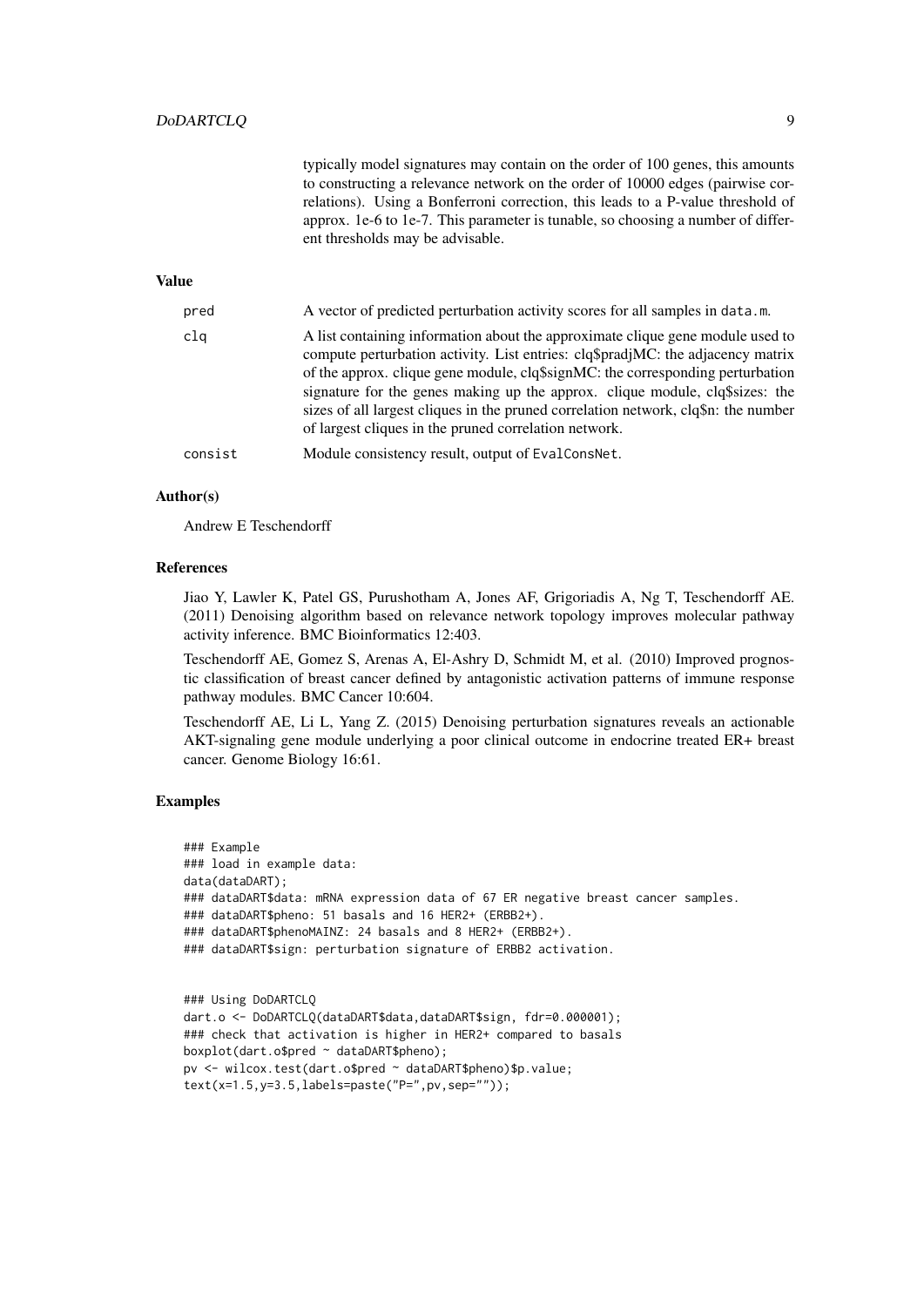#### <span id="page-9-0"></span>Description

This function evaluates statistical consistency of the inferred relevance network with the correlations predicted by the model pathway signature. Only if the consistency score is higher than the score expected by random chance, is it recommended to use the signature to infer pathway activity.

#### Usage

EvalConsNet(buildRN.o)

#### Arguments

buildRN.o Output list object from function BuildRN

#### Value

A list with following entries:

| netcons       | A vector summarising the properties of the network and the consistency with the<br>prior information: nG is the number of genes in the signature, nE is the number<br>of edges of the relevance network generated by function BuildRN, fE is the<br>ratio of the number of edges in the relevance network to the maximum possible<br>number, fconsE is the fraction of edges whose sign (i.e sign of correlation) is<br>the same as the directionality predicted by the model signature, Pval(consist) is<br>a p-value reflecting the significance of fconsE, and is estimated as the fraction<br>of randomisations that yielded an average connectivity larger than the observed<br>one. |
|---------------|-------------------------------------------------------------------------------------------------------------------------------------------------------------------------------------------------------------------------------------------------------------------------------------------------------------------------------------------------------------------------------------------------------------------------------------------------------------------------------------------------------------------------------------------------------------------------------------------------------------------------------------------------------------------------------------------|
| netsign       | A matrix of dimension 2 times number of edges in network comparing direc-<br>tionality of prior info and that in the observed data                                                                                                                                                                                                                                                                                                                                                                                                                                                                                                                                                        |
| adj           | Adjacency matrix of inferred relevance network                                                                                                                                                                                                                                                                                                                                                                                                                                                                                                                                                                                                                                            |
| $\mathcal{S}$ | Model signature vector                                                                                                                                                                                                                                                                                                                                                                                                                                                                                                                                                                                                                                                                    |
| C             | Correlation matrix between model signature genes                                                                                                                                                                                                                                                                                                                                                                                                                                                                                                                                                                                                                                          |

#### Author(s)

Andrew E Teschendorff, Yan Jiao

#### References

Jiao Y, Lawler K, Patel GS, Purushotham A, Jones AF, Grigoriadis A, Ng T, Teschendorff AE. (2011) Denoising algorithm based on relevance network topology improves molecular pathway activity inference. BMC Bioinformatics 12:403.

Teschendorff AE, Gomez S, Arenas A, El-Ashry D, Schmidt M, et al. (2010) Improved prognostic classification of breast cancer defined by antagonistic activation patterns of immune response pathway modules. BMC Cancer 10:604.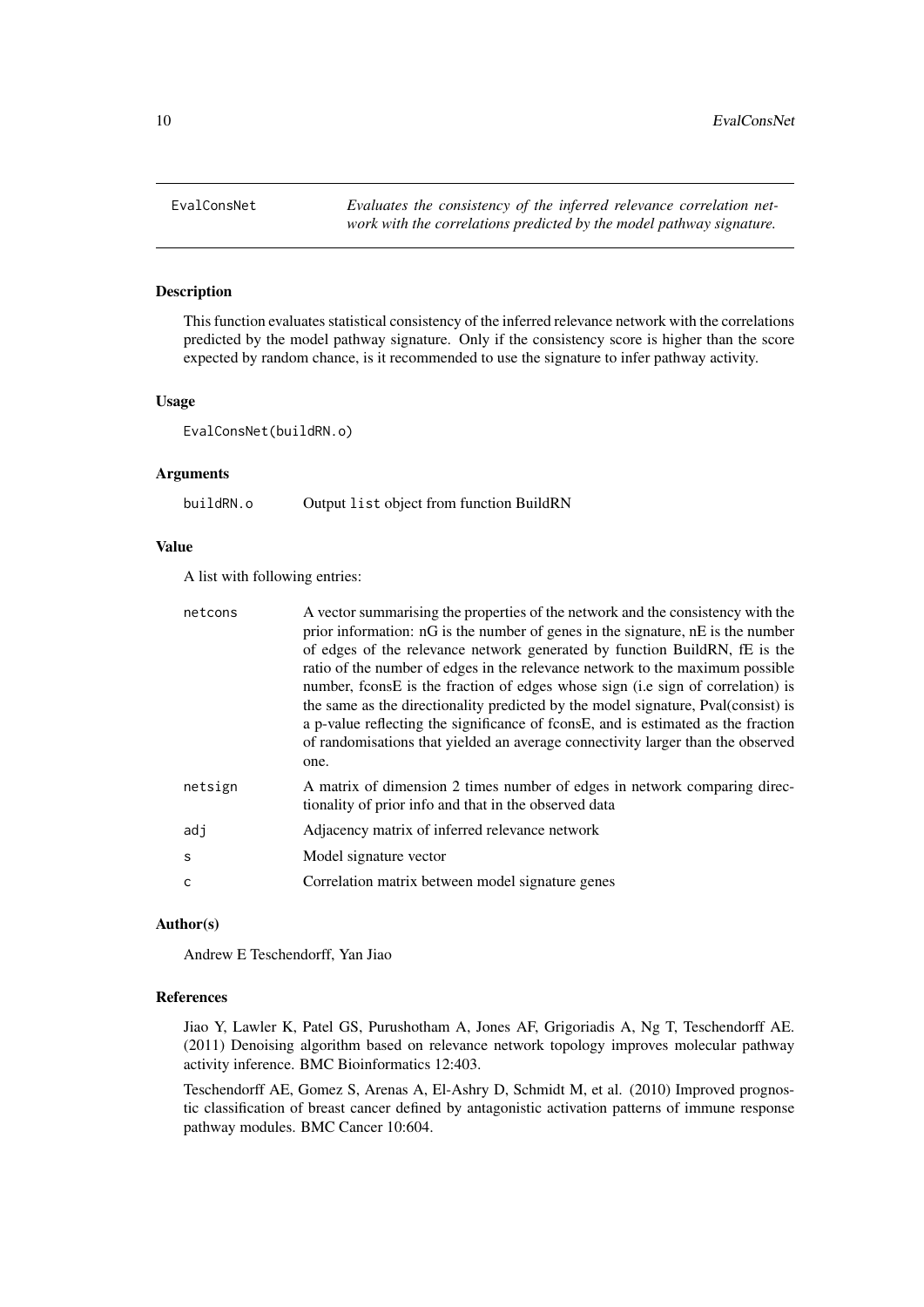#### <span id="page-10-0"></span>PredActScore 11

#### Examples

```
data(dataDART)
rn.o <- BuildRN(dataDART$data, dataDART$sign, fdr=0.05)
evalNet.o <- EvalConsNet(rn.o)
## See ?DoDART and vignette('DART') for further examples.
```
PredActScore *Computes the DART activation score of the model signature in the samples of a data set.*

#### Description

This function computes the DART activation score of the model signature for the samples of a data matrix. This data matrix can be the same data matrix in which DART was applied or it could be a totally independent data set.

#### Usage

```
PredActScore(prNet.o, data.m)
```
#### Arguments

| prNet.o | Output list object from PruneNet.                                            |
|---------|------------------------------------------------------------------------------|
| data.m  | A data matrix (numeric) with rows labeling genes/probes and columns labeling |
|         | samples in which the signature activity scores are desired.                  |

#### Value

A list with following elements:

| adi   | Adjacency matrix of the DART network for the genes found in the data set given<br>by data.m. |
|-------|----------------------------------------------------------------------------------------------|
| sign  | The corresponding model signature vector for the genes found in the data set.                |
| score | A vector of the signature/pathway activity scores for each sample in the data set.           |

#### Author(s)

Andrew E Teschendorff, Yan Jiao

#### References

Jiao Y, Lawler K, Patel GS, Purushotham A, Jones AF, Grigoriadis A, Ng T, Teschendorff AE. (2011) Denoising algorithm based on relevance network topology improves molecular pathway activity inference. BMC Bioinformatics 12:403.

Teschendorff AE, Gomez S, Arenas A, El-Ashry D, Schmidt M, et al. (2010) Improved prognostic classification of breast cancer defined by antagonistic activation patterns of immune response pathway modules. BMC Cancer 10:604.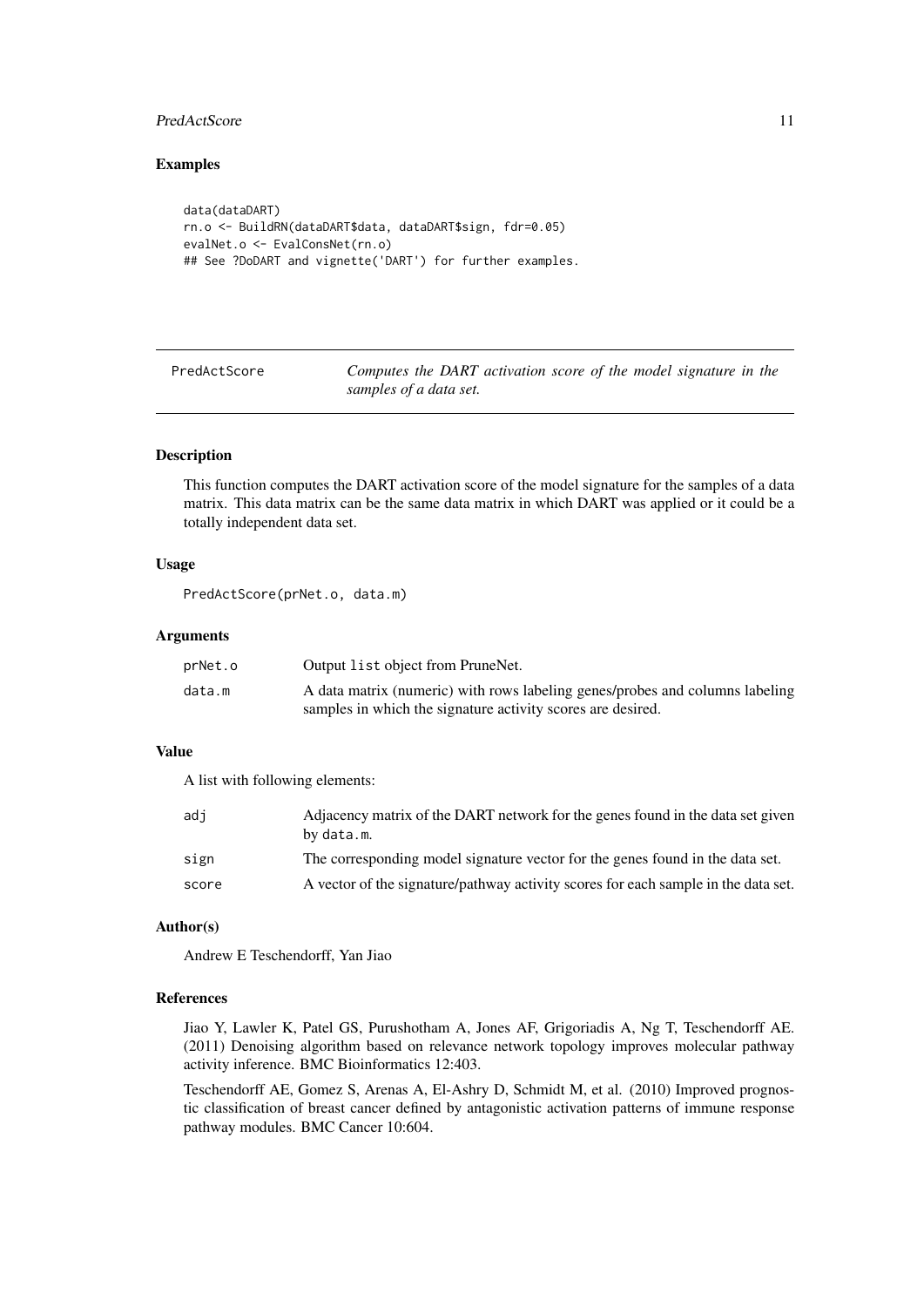#### Examples

```
data(dataDART)
rn.o <- BuildRN(dataDART$data, dataDART$sign, fdr=0.05)
evalNet.o <- EvalConsNet(rn.o)
prNet.o <- PruneNet(evalNet.o)
pred.o <- PredActScore(prNet.o,dataDART$data)
## See ?DoDART and vignette('DART') for further examples.
```
PruneNet *Prunes relevance network to allow only edges that are consistent with the predictions of the model signature*

#### Description

Prunes relevance network to allow only edges that are consistent with the predictions of the model signature, and extracts the maximally connected component. This is the denoising step in DART.

#### Usage

PruneNet(evalNet.o)

#### Arguments

evalNet.o Output list object from EvalConsNet

#### Value

A list with following entries:

| pradj    | The adjacency matrix of the pruned i.e consistent network.                        |
|----------|-----------------------------------------------------------------------------------|
| sign     | The model signature vector of genes in pruned network.                            |
| score    | The fraction of edges surviving the pruning/denoising.                            |
| netconst | Same output as for EvalConsNet.                                                   |
| pradjMC  | The adjacency matrix of the maximally connected component of pruned net-<br>work. |
| signMC   | The model signature vector of the genes in the maximally connected component.     |
|          |                                                                                   |

#### Author(s)

Andrew E Teschendorff, Yan Jiao

#### References

Jiao Y, Lawler K, Patel GS, Purushotham A, Jones AF, Grigoriadis A, Ng T, Teschendorff AE. (2011) Denoising algorithm based on relevance network topology improves molecular pathway activity inference. BMC Bioinformatics 12:403.

Teschendorff AE, Gomez S, Arenas A, El-Ashry D, Schmidt M, et al. (2010) Improved prognostic classification of breast cancer defined by antagonistic activation patterns of immune response pathway modules. BMC Cancer 10:604.

<span id="page-11-0"></span>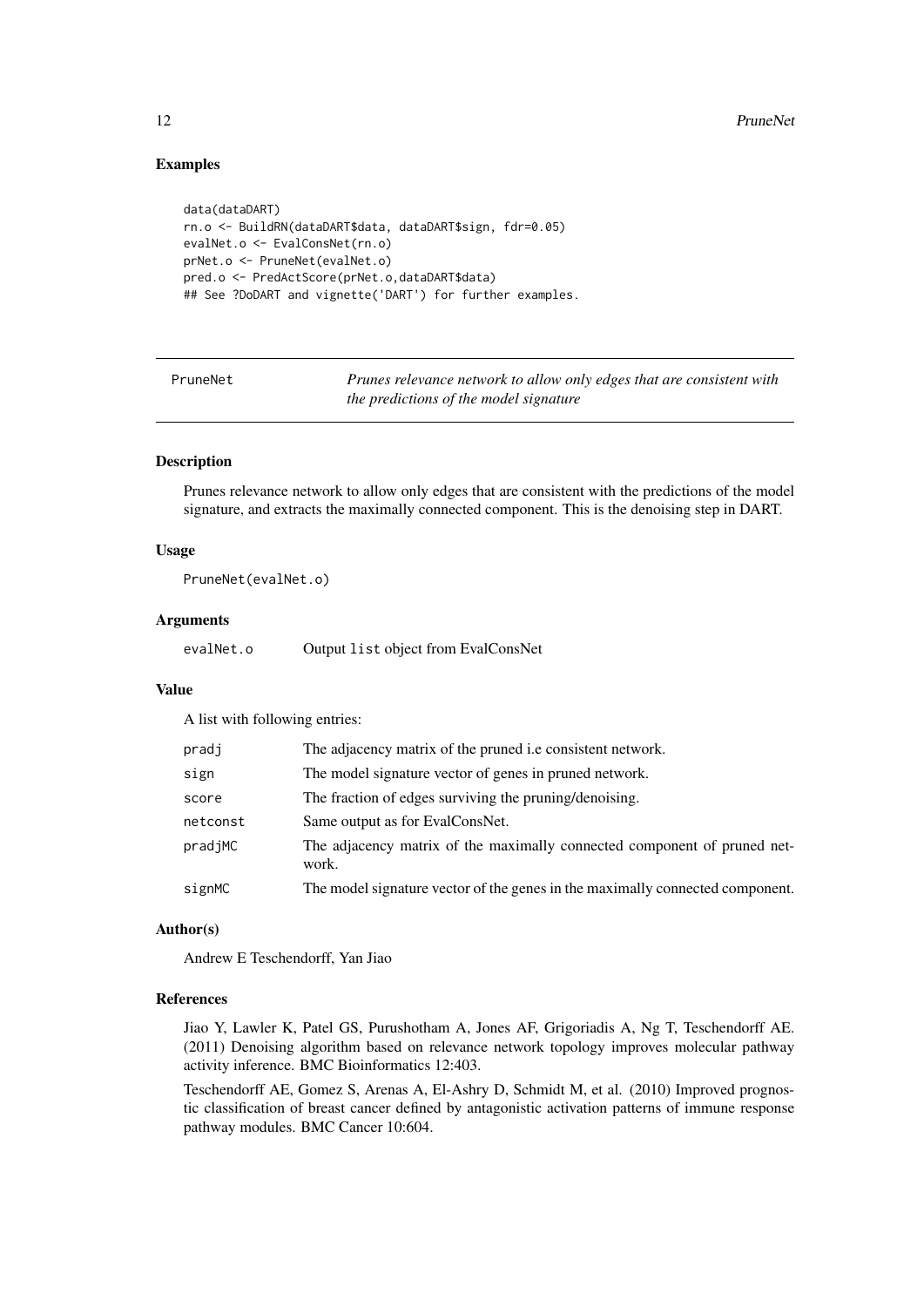#### PruneNet 13

### Examples

```
data(dataDART)
rn.o <- BuildRN(dataDART$data, dataDART$sign, fdr=0.05)
evalNet.o <- EvalConsNet(rn.o)
prNet.o <- PruneNet(evalNet.o)
pred.o <- PredActScore(prNet.o,dataDART$data)
## See ?DoDART and vignette('DART') for further examples.
```